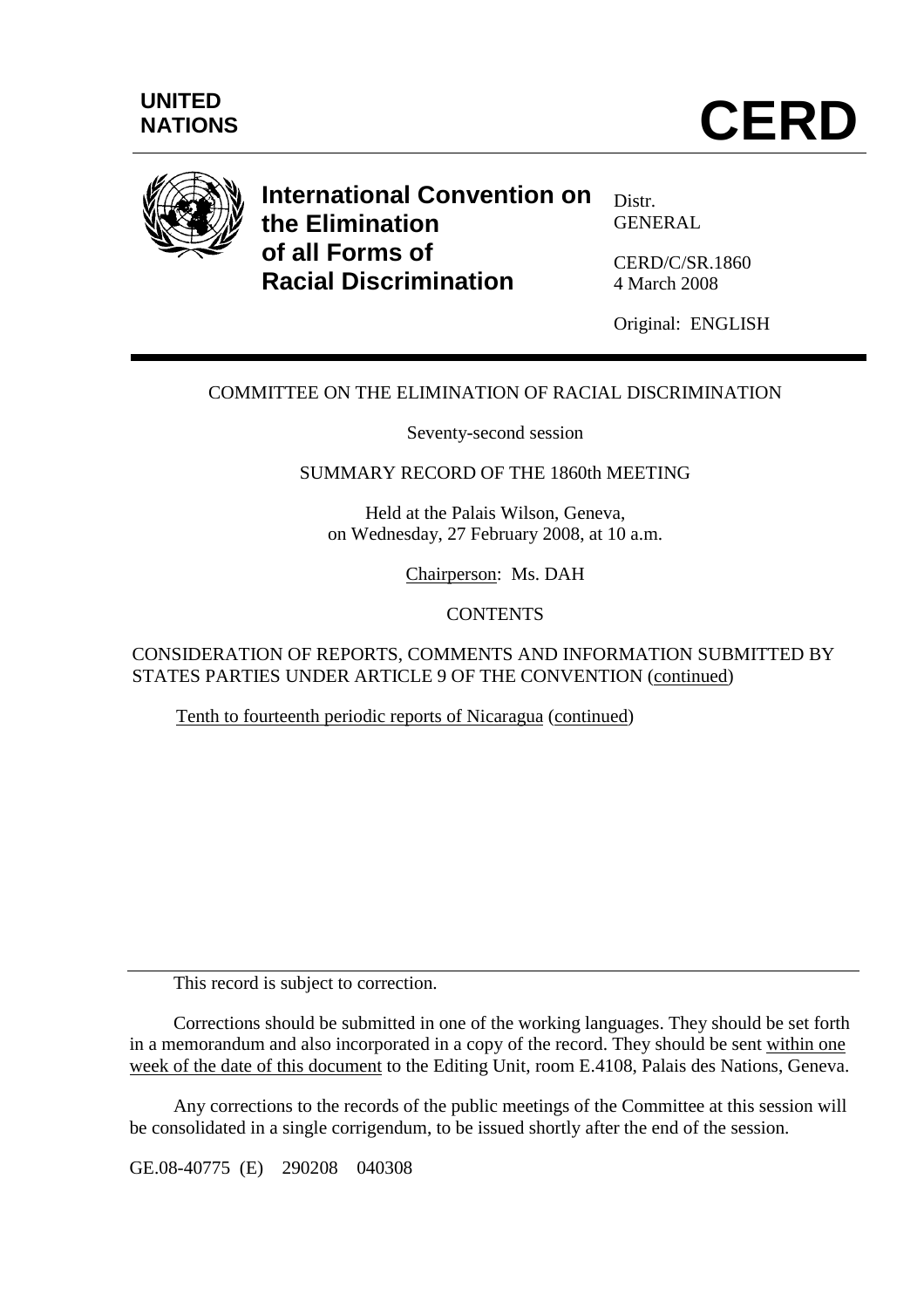#### The meeting was called to order at 10.20 a.m.

## CONSIDERATION OF REPORTS, COMMENTS AND INFORMATION SUBMITTED BY STATES PARTIES UNDER ARTICLE 9 OF THE CONVENTION (continued)

## Tenth to fourteenth periodic reports of Nicaragua (continued) (CERD/C/NIC/14)

1. At the invitation of the Chairperson, the members of the delegation of Nicaragua resumed their places at the Committee table.

2. Ms. MARTÍN GALLEGOS (Nicaragua) reiterated the commitment of the Government of National Reconciliation and Unity and to the elimination of poverty and the promotion of social and economic rights, which had been somewhat neglected under the previous Government, with its emphasis on neo-liberal economics. Her Government would work to meet the needs of the poor in rural areas and the Atlantic region and to correct imbalances in development between the Pacific and Atlantic regions. The challenges of development would be met by promoting full participation of the population in developing the country's natural resources and strengthening such basic industries as tourism and fishing. Every effort would likewise be made to encourage the private sector to become partners in economic growth.

3. In response to the question of how Nicaraguans saw themselves, she stressed that they saw themselves as a multi-ethnic and multicultural society proud of its roots and diversity. In a spirit of integration, solidarity, and reconciliation they would work to eliminate discrimination and build a prosperous nation. She did not share the Country Rapporteur's concerns about the link between high levels of poverty and unemployment and the risk of increased crime, violence and drug-trafficking. On the contrary, Nicaragua had one of the lowest crime rates in Central America; there was, for example, no problem with the violent youth gangs or maras that plagued some other countries.

4. Turning to question 9 of the list of issues on the current status of the Refugee Bill, she said that the text had been transmitted to the Parliamentary Secretariat on 4 February 2008 for inclusion on the agenda of the National Assembly. The bill enshrined principles such as solidarity with refugees and the need to find a lasting solution for refugees. It took into account the Cartagena Declaration on Refugees and international instruments relating to the situation of refugees and human rights, and guaranteed a refugee procedure that respected the rights of refugees and ensured non-discrimination, non-refoulement and family reunification. She noted that every effort was being made to regularize the situation of the 1,300 Salvadoran refugees residing illegally in Nicaragua.

5. As to question 10 on the 2004 amendments to the Migration Trafficking Control Act, she said that the Act had been amended to allow a migrant who married or was in a conjugal-type relationship with a Nicaraguan citizen to apply to be regularized. The couple must have been in a relationship for at least two years and three witnesses from their place of residence must testify to that fact. Also as a result of the reform of 2004, illegal migrants were no longer subject to criminal proceedings or imprisonment. Illegal migrants detained by the police were housed at the National Migrant Reception Centre operated by the Directorate-General for Migration and Aliens (DGME). Once their status and return ticket were confirmed by their consulate or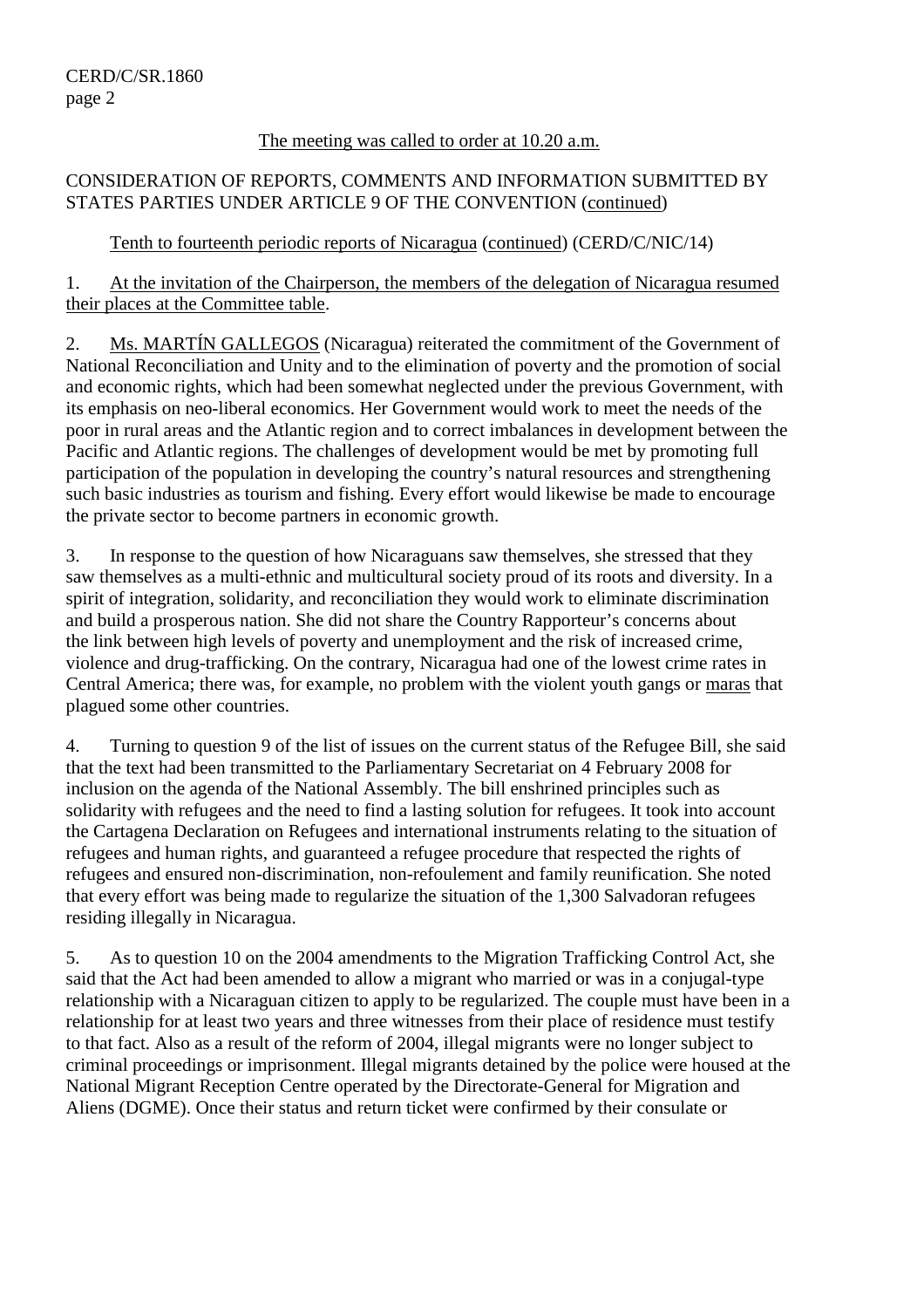embassy they were deported. Following notification the consulate had 48 hours to begin the repatriation process; if the migrant had the means to pay for his own return ticket he could be deported within the following 48 hours. If the migrant's country of origin had no diplomatic representation in Nicaragua, the DGME would deport him within 30 days. Migrants remained in the Centre until such time as they were deported.

6. With regard to the bilateral agreement on migrants with Costa Rica mentioned in question 11 of the list of issues, she said that the DGME, the Ministry of Labour, the Ministry of Foreign Affairs, the Spanish Agency for International Cooperation and the International Organization for Migration had been working on a project to control the movement of migrants between Nicaragua and Costa Rica with a view to protecting their rights in Costa Rica. The project's objectives were to: regulate flows of migrant workers from Nicaragua to Costa Rica; facilitate their employment; improve the psychosocial situation of migrants and their families; and promote their integration into society.

7. As a result of the agreement, the migrant workers unit within the DGME had been strengthened; officials from the two countries' Ministries of Labour had exchanged visits and Nicaraguan Ministry officials had visited Costa Rican enterprises; Costa Rican civil organizations working with migrants had been consulted on how to promote the social integration of migrants; the Ministry of Labour call centre had been updated and would be linked to the Ministry of Foreign Affairs and to the DGME; the migrant worker office in the Department of León had been modernized and a new migrant worker office had been opened in the Department of Rivas with personnel from the DGME, the Ministry of Labour and the Costa Rican consulate; and a survey on migration had been undertaken in León. Efforts had likewise begun to implement the mechanism envisaged in the agreement aimed at documenting migrant workers going to Costa Rica for the November-April farming season. As a result 1,731 workers had been documented in 2007 and it was hoped that, thanks to capacity-building for and information-sharing with agricultural enterprises in Costa Rica, that number would be doubled in 2008. The DGME, in consultation with the Ministry of Labour, was authorized to process requests for workers.

8. Turning to question 16 on ratification of ILO Convention No. 169 concerning Indigenous and Tribal Peoples in Independent Countries, she said that, in keeping with her Government's commitment to the ratification of any international instruments needed to protect the rights of the Nicaraguan people, it was currently considering ratification of that Convention. The Ministry of Labour had submitted information on the Convention to the Presidential Secretariat for Public Policy. Her Government must first, however, review any international instrument's compatibility with or effect on the Constitution and other relevant national legislation. In that context, the Government supported the Declaration on the Rights of Indigenous Peoples and would work in cooperation with the Human Rights Council to ensure full implementation of its provisions, many of which were already reflected in national legislation. The competent authorities for the implementation of the Declaration would be the Unit for Monitoring International Conventions and the inter-agency committee on human rights.

9. With regard to question 1 on the status of the International Convention on the Elimination of All Forms of Racial Discrimination in domestic law, she said that, unlike several other international human rights instruments, the Convention was not specifically mentioned in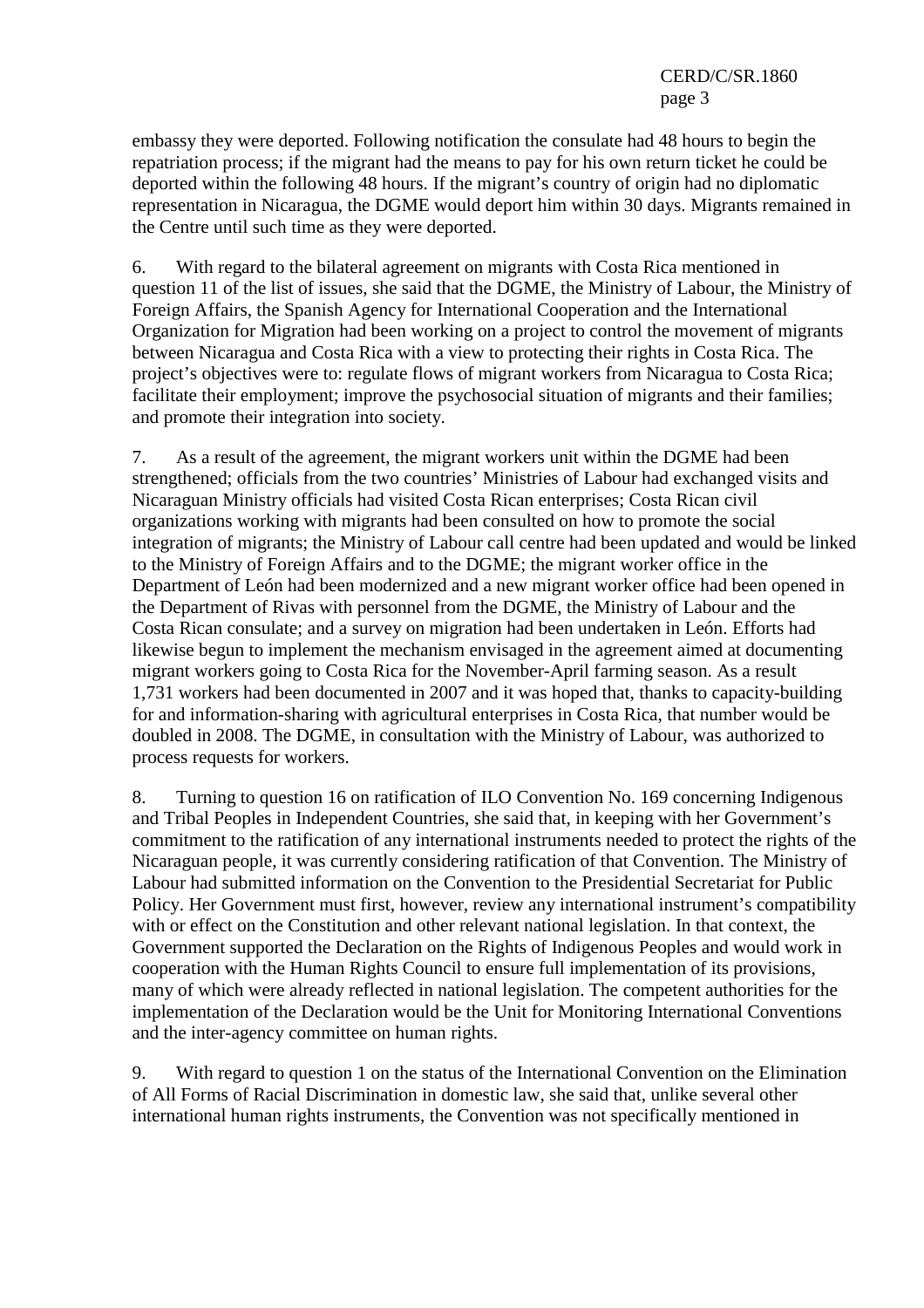article 46 of the Constitution dealing with human rights and its provisions were not therefore enshrined in the Constitution. In accordance with article 138 of the Constitution, once ratified, the Convention had acquired the status of ordinary law within Nicaragua's domestic legislation.

10. In response to question 2 on article 14 and a declaration on individual communications, she said that as part of its commitment to the elimination of racial discrimination and with reference to article 14 (2) of the Convention, in 1996 Nicaragua had established the Office of the Human Rights Ombudsman (PDDH), which in turn had set up the Offices of the Special Procurators for the indigenous peoples and ethnic communities of the Atlantic coast. Those bodies were integral parts of the national juridical system and could receive and adjudicate human rights complaints. At the regional level Nicaragua was a party to the American Convention on Human Rights and recognized the competence of the Inter-American Court of Human Rights. Given Nicaragua's relative lack of resources, her Government was wary of assuming new and possibly costly obligations that were not justified by the level of need for them.

11. Turning to question 4 on the establishment of a Special Ombudsman's Office for the Indigenous Peoples of the Pacific, and Central and Northern Nicaragua, she said that, with a view to ensuring the effective protection of the human rights of the indigenous peoples and other inhabitants, in 2007 the PDDH had requested budgetary resources for such an office. On 11 February 2008, the PDDH had been informed by the Ministry of the Treasury and Public Expenditure that it could proceed with preparations for the establishment of that office.

12. On question 5, she said that articles 427 and 428 of Act No. 641 containing the Criminal Code, approved by the National Assembly on 13 November 2007, contained a broad definition of discrimination based on the principle of equality in the eyes of the law and non-discrimination as established in article 27 of the Constitution and in compliance with article 1 of the Convention. They did not affect special regulations adopted in order to ensure adequate development of indigenous groups, persons of African origin and other groups. Racial discrimination was considered to be a cross-cutting offence: article 36 of the Criminal Code classified discrimination as an aggravating circumstance and article 315 classified discrimination, servitude and exploitation as violations of labour laws.

13. Referring to question 17, she said that the system of customary justice was based on article 5 of the Constitution, which recognized the existence of indigenous peoples on the Caribbean coast and their own forms of social organization and administration of their local affairs, a concept that was supported by article 18 of the Autonomy Statute. Their own special cultural characteristics were expressed through the Wihta or community judges, a body covered in article 40 of the regulations pertaining to the Autonomy Statute. As to rural legal facilitators, she recalled the description of their role given in paragraphs 93-101 of the periodic report. There were currently 627 facilitators, 20 per cent of whom were women, in 68 municipalities throughout the country, and especially the poorest areas (over 45 per cent of the country). Facilitators provided mediation in cases relating to land ownership, the environment and minor offences and supported the democratization of sectoral reforms. They had developed a strategy of equality of authority in relations between men and women, which was helping victims, mainly women, to overcome their fears and to report offences. Facilitators supported and strengthened customary justice through their work with Wihtas in the Northern and Southern Autonomous Atlantic Regions, especially among the Miskito and Mayagna ethnic groups.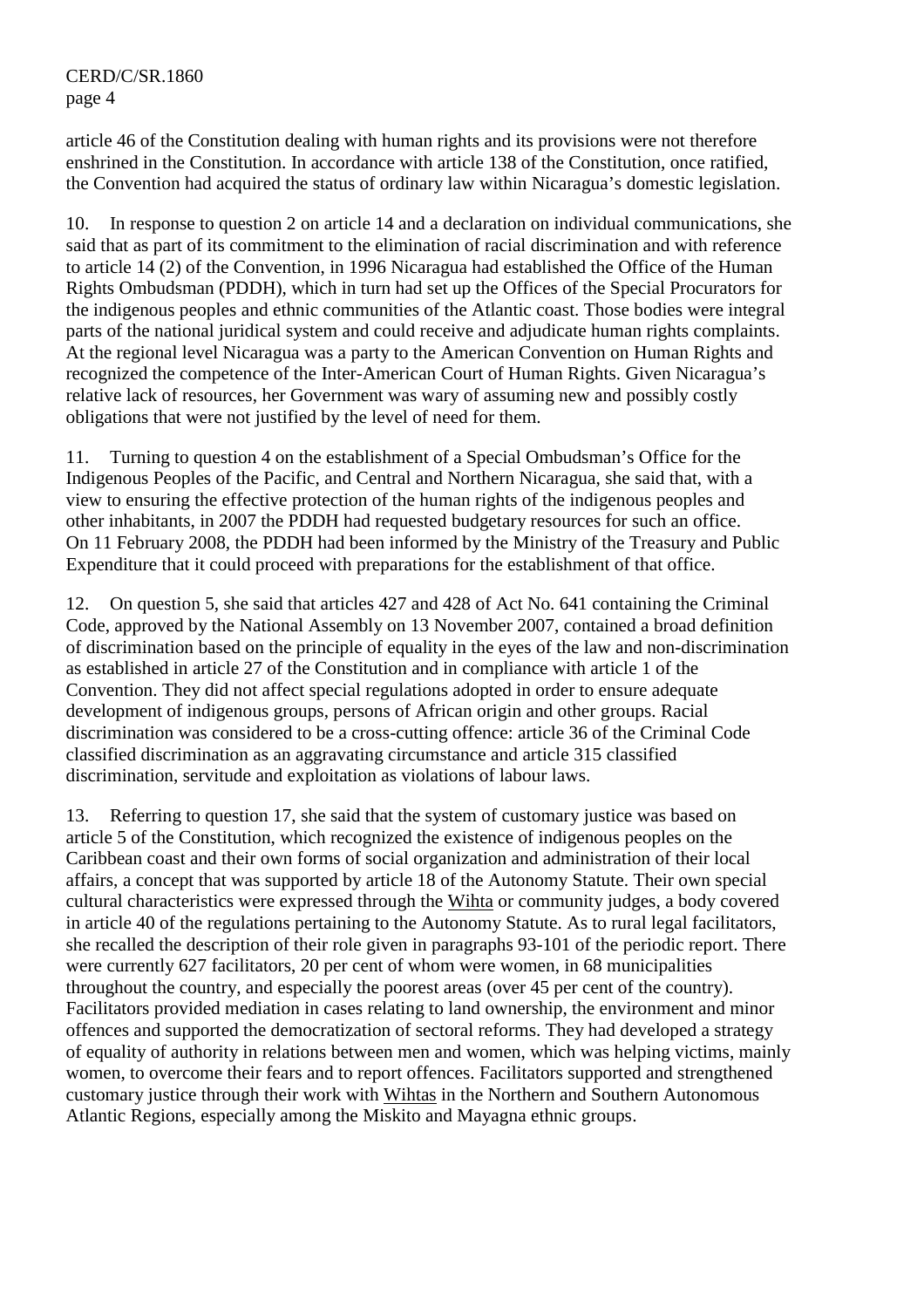14. As to question 13, reform of the Electoral Act was currently under way but was a complex process; it would take time to make all the necessary legislative and structural adjustments and to conduct the necessary consultations and examinations of implications. An inter-institutional working group on the matter, composed of representatives of the National Assembly, the Supreme Electoral Council, the Office of the Attorney-General and the Ministry of Foreign Affairs, had been established and was currently preparing a programme of work for 2008. Preliminary drafts of the reformed Electoral Act and Amparo Act had been prepared.

15. In response to a question on reports of alleged human rights violations by the National Police, she said that her delegation was not aware of the existence of specific cases which the Committee might have encountered. The police had internal procedures and a code of conduct to eliminate practices that violated citizens' rights, and cases in which such practices had been confirmed had been duly addressed and those responsible sanctioned by the competent authorities. The Government and human rights institutions conducted information campaigns and courses to prevent and combat racial discrimination.

16. Turning to question 21 of the list of issues, she said that her delegation recognized that there was insufficient access to specialized services in the Northern and Southern Autonomous Atlantic Regions, mainly as a result of a shortage of doctors and medical teams, the difficult transport situation and the lack of health infrastructure. In order to overcome those problems, the health services were being organized so as to optimize available resources, and it was planned that in 2008 the Ministry of Health would allocate the entire public investment programme to addressing issues concerning infrastructure and medical and non-medical staff in those regions. Activities under that programme included the creation of 20 health-care posts.

17. As to question 22, the Ministry of Health had established a policy for reviving popular and traditional medicine and other forms of non-Western medicine, which involved incorporating traditional and natural medicine into the Ministry's health services and training medical and nursing staff in alternative treatments. Meetings had been held with advisers from the National Assembly's Health Commission in order to promote approval of the Traditional Medicines and Therapies Bill, and amendments had been made to the bill to ensure that it complemented existing services. Workshops were planned for March and April 2008 with experts in the field to review the bill, which would then be submitted to the National Assembly in May 2008.

18. On question 18, she said that in 2008 her Government had set up a department which was currently working under the 2003-2013 Regional Autonomous Education System plan to develop the autonomous regions' power to determine education activities at all levels. In the Southern Autonomous Atlantic Region, the system was being implemented in 30 schools in 4 municipalities. In all schools in communities where Spanish was not spoken, lessons were given in the community's language, with intercultural bilingual education provided in Miskito, Ulwa, Creole and Garifuna. Major progress had been made in translating the curriculum into the various languages and in preparing teaching materials, which had been used on a pilot basis in 2007 in the first and second grades of primary education and would be used in the third grade in 2008. Texts for fifth and sixth grades and for multigrade classes had been prepared but not tested. There had, however, been a number of difficulties with the project, especially financial, in areas such as strengthening capacities, hiring the staff necessary for appropriate functioning of the programmes and reproducing texts.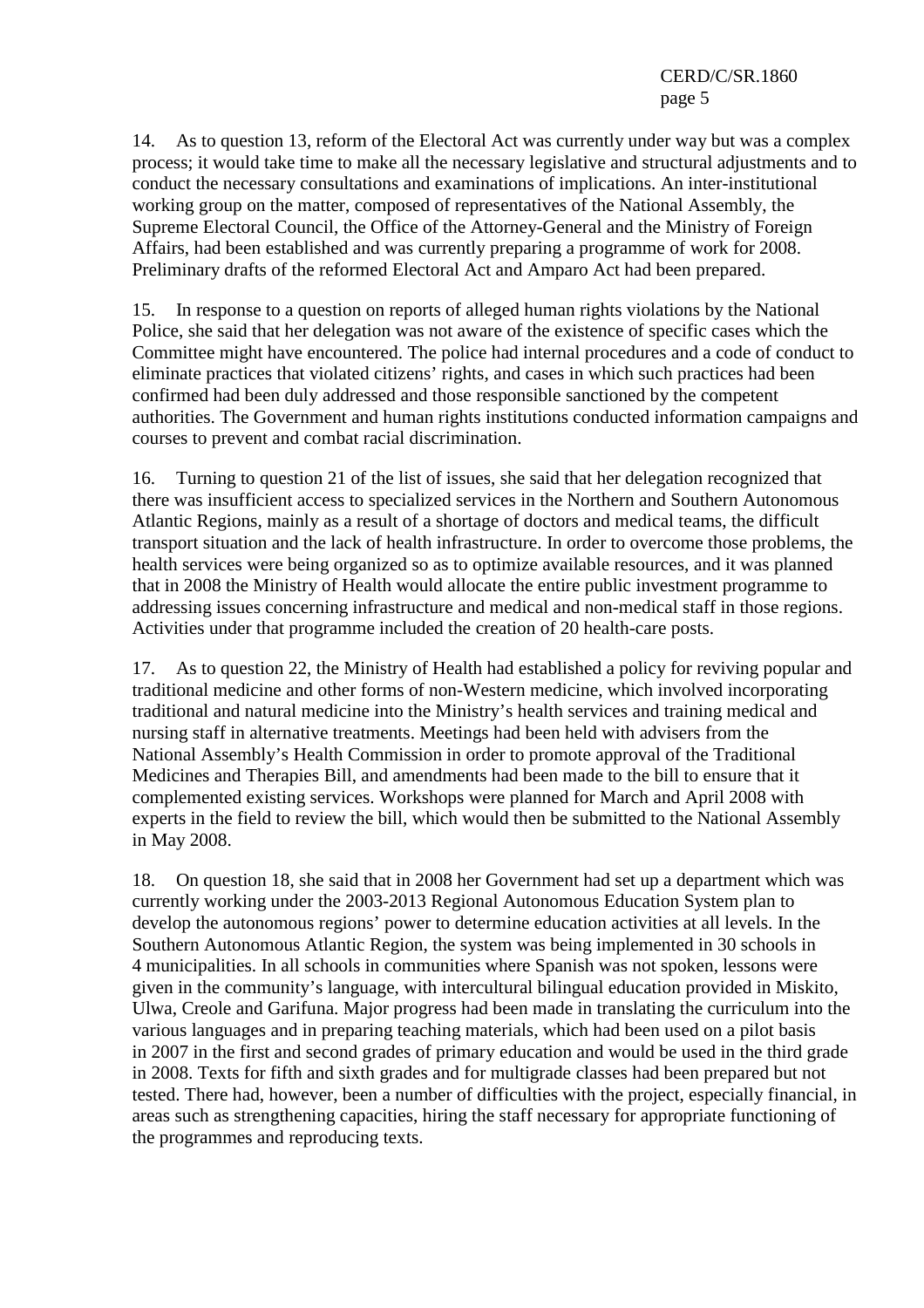19. Referring to question 20, she said that the Ministry of Education had prepared material for students and teachers in Miskito and Mayagna on basic work skills, which had been integrated into the adult education system.

20. As to question 19, she said that the National Commission on Access and Coverage had been set up in 2007 with the aim of realizing the right to education for all children and young people in Nicaragua. At the end of 2007 it had begun the process of identifying demand in the various departments, municipalities and territories, including the two autonomous regions. However, assessment of the Caribbean coast had not yet been completed owing to severe weather conditions, and would be finished in 2008.

21. Turning to question 24, she said that, in addition to the Office of the Human Rights Ombudsman, the amparo procedure was a general mechanism which could be used; there was a single procedure for all types of violation. Articles 187-190 of the Constitution covered the remedies of amparo and habeas corpus and the action of unconstitutionality, which were regulated by the Amparo Act. Article 164 of the Constitution stipulated that among the exclusive powers of the Supreme Court of Justice was hearing and resolving cases concerning an action of unconstitutionality. In the case of the remedy of amparo, the Supreme Court was again responsible for resolving the case, but it was initially heard by a lower court, the civil chamber of the court of appeal.

22. In response to question 25, she said that her Government had taken a series of measures as part of its efforts to eliminate racial discrimination, which constituted a long-term and difficult challenge. Those included: increasing the participation of persons of African and indigenous descent in governance and policymaking; establishing the inter-agency committee on human rights, which was responsible for promoting human rights and was composed of State officials and representatives of civil society; and defining in the Criminal Code six new punishable offences, including discrimination, promotion of discrimination and apartheid. The enforcement of those norms would ensure that the topic was constantly being addressed in government institutions, civil-society organizations and the media. The National Assembly had designated 21 March as Elimination of Racial Discrimination Day, and an initiative had been launched by various civil-society organizations to draft a code of ethics for the print media that would promote respect for the identity and culture of persons of African and indigenous descent.

23. On question 26, she said that great strides had been made in promoting human rights in Nicaragua over the past decade, including efforts ranging from the enactment of legislation to the organization of sensitization campaigns for government officials and the general public in order to promote a culture of awareness and observance of human rights at all levels of society.

24. Pursuant to the Act for the Promotion of Human Rights and Education in the Constitution, human rights and the Constitution were compulsory subjects of instruction at the primary and secondary-school levels. Article 4 of the Act required military and law enforcement academies to provide instruction in the Constitution and human rights through programmes and materials prepared in coordination with the Ministry of Education. Article 5 charged the Ministry of Education with responsibility for developing teaching materials on the subjects of the Constitution and human rights, which were to be taught as part of preschool, primary, secondary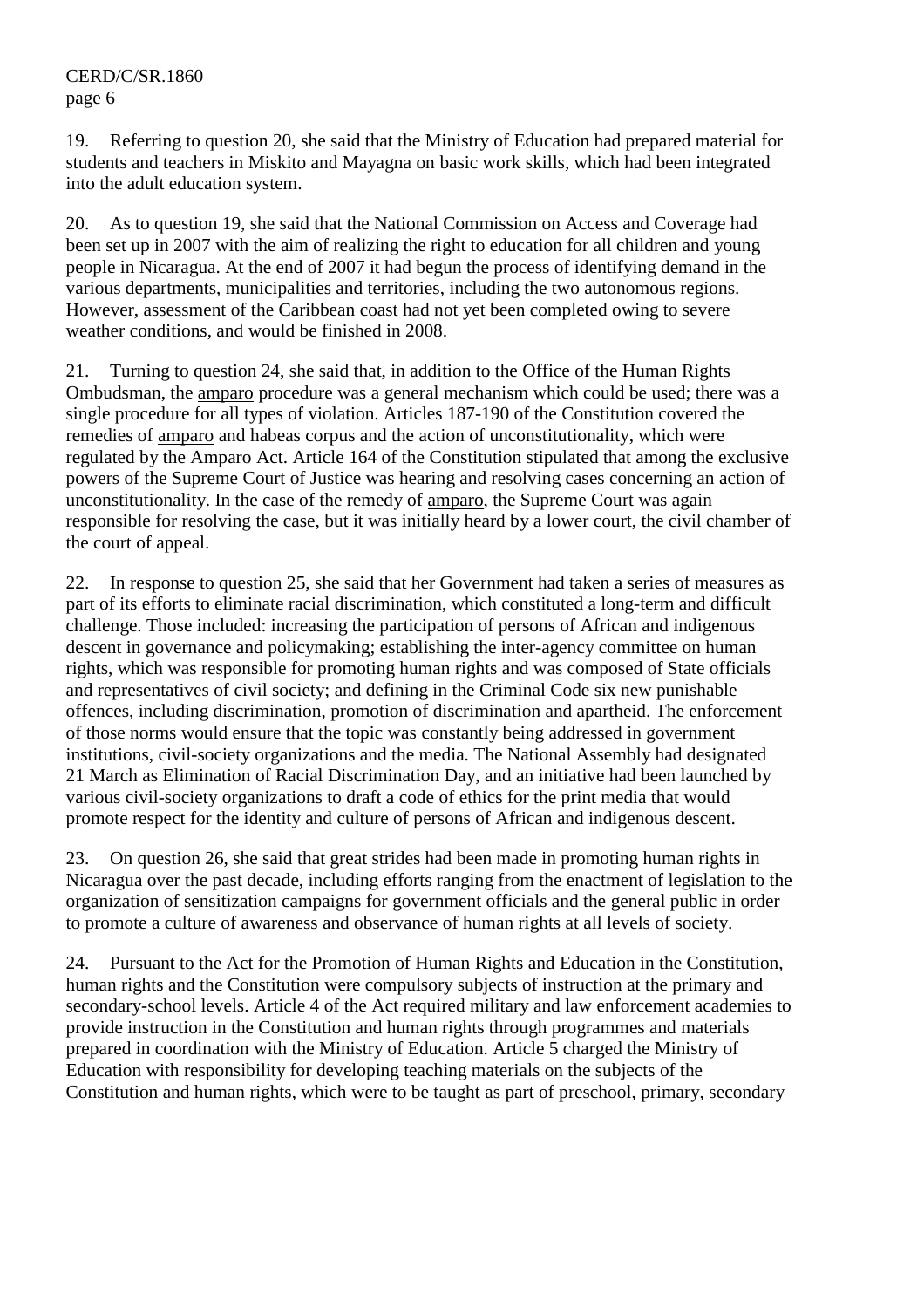and vocational education curricula. The Act also stipulated that, in the autonomous regions, the programmes should be translated also into the languages of the local communities. Steps were currently being taken to translate the Act for the Promotion, Protection and Defence of Human Rights in relation to HIV/AIDS into Miskito, Mayagna and English.

25. As to action that would be taken to disseminate the current periodic report and the Committee's concluding observations, she said they would be published on the web page of the Ministry of Foreign Affairs, which was accessible to the public. The Ministry planned to issue press releases and the various topics would be discussed and publicized gradually through the activities of the inter-agency committee on human rights. The representatives of State institutions and civil-society organizations would follow up the Committee's recommendations in their respective fields, which would facilitate the collection of information to be presented in the next periodic report.

26. With regard to the definitions and concepts used in Nicaragua, the terms grupos indígenas and pueblos indígenas were used interchangeably to refer to the original groups who had observed their traditions prior to the arrival of the Europeans in 1492. The indigenous peoples include the Miskito, the Mayagna-Sumu and the Rama. The term "ethnic communities" referred to persons of African descent, who included the Creoles and Garifunas. The term "mestizo" was applied to the vast majority of the population; and mestizos could not therefore be included among the indigenous peoples because they accounted for nearly the entire population.

27. The principal functions of the recently established Atlantic Coast Council, which was attached to the Office of the President, were, inter alia, to promote and organize communication and cooperation between the Government, the regional authorities and the indigenous community leaders in the Atlantic coast region; to organize government activities for strengthening regional institutions and promoting development in the autonomous region and indigenous communities of the Atlantic coast; and to coordinate the activities of the institutions of the Executive involved in the process of organization of property and demarcation of indigenous land under Act No. 445.

28. The sentences that could be imposed for offences relating to racial discrimination were laid down in the Criminal Code, copies of which had been transmitted to the secretariat and were available for Committee members to consult. Cases in which the Convention had been invoked included those relating to the Mayagna, Awas Tingni, and Rama peoples and to the Bluefields community.

29. Mr. LAHIRI said that the Nicaraguan people had suffered greatly over the past few decades, inter alia through external intervention, in a conflict that had had its roots in the cold war. That was unfortunate because the Sandinista Government had had a very progressive outlook, as exemplified by its approach to pluralism and diversity.

30. Nicaragua's promotion of the ideology of mestizaje or miscegenation should not be allowed to become an instrument of exclusion. Despite the fact that Nicaragua did not consider itself to have serious racial problems, there were several indicators, such as maternal mortality, unemployment and poverty, that pointed to de facto discrimination against the indigenous and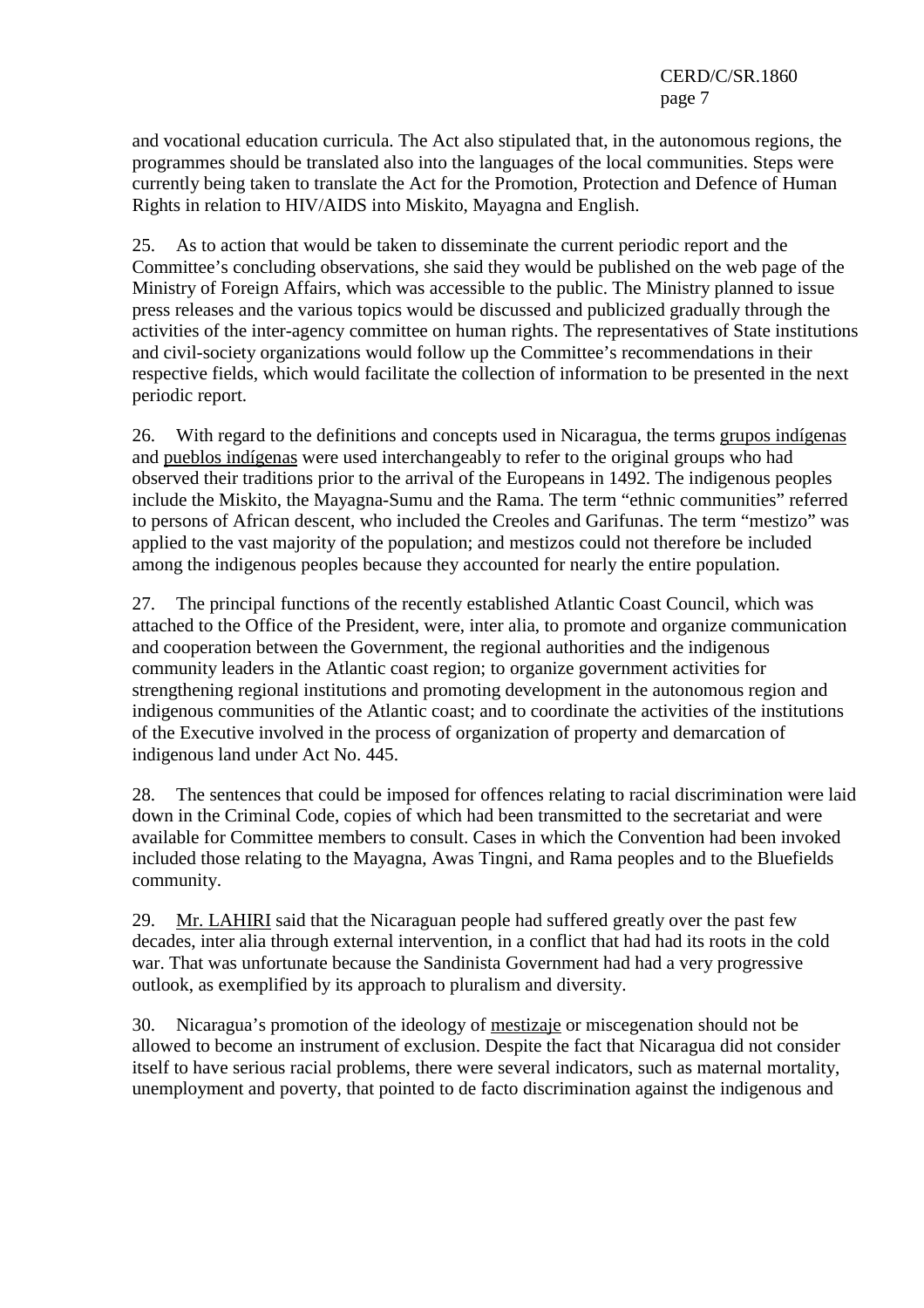Afro-Nicaraguan population. It was commendable that Nicaragua was taking steps to address those problems through its forward-looking Constitution and domestic legislation. The crux of the matter was the need for more rigorous and proactive implementation of the law, increased public awareness, special measures and the transmission of information to the affected populations concerning their rights and remedies. The success of such action would result in an improvement in the social and economic welfare of the affected populations. He commended the efforts being made by the Nicaraguan Government to tackle the remaining vestiges of the problem and to foster reconciliation and unity.

31. Mr. AVTONOMOV commended the efforts made by the Nicaraguan Government in the past year following its election to power. He requested additional information on the case involving threats to judges and the steps that had been taken to protect their safety. The delegation should comment on the number of judges in the autonomous regions who were natives of those regions and spoke the local languages. He asked how many court interpreters were available to ensure that members of ethnic communities and indigenous populations were able to follow their cases in their mother tongue.

32. Mr. LINDGREN ALVES asked what was the difference between the Creole and Garifuna ethnic groups. In its next periodic report, the State party should include a description of the overall Nicaraguan population broken down into various categories, and not only information on indigenous peoples. The ethnic characteristics of the population, including those resulting from a mixing of cultures, were of particular importance in relation to the Convention.

33. Mr. de GOUTTES, Country Rapporteur, asked whether there were provisions in the new Criminal Code that prohibited and punished the establishment of racist organizations or associations that disseminated racist ideas. He wished to know whether strategies to combat stereotyping in the media included a code of ethics for journalists and other media workers. It was unclear why the ICERD had not been included among the human rights treaties granted constitutional status.

34. Mr. PETER reiterated his earlier question concerning the State's compliance with the judgement of the Inter-American Court of Human Rights concerning the Awas Tingni community. The delegation should explain what was meant by a fine - for trafficking in human beings, for instance - that was expressed in terms of days. He requested clarification of a statement made by the delegation to the effect that the future of Nicaragua lay with people of mixed race. That did not tally with its description of Nicaragua as a multi-ethnic, multicultural country of equal opportunity, since it singled out a particular segment of the population and excluded all others.

35. Mr. MURILLO MARTÍNEZ welcomed the decision of the Nicaraguan Government to declare 21 March National Elimination of Racial Discrimination Day, and commended its efforts to sign an agreement with the two largest Nicaraguan newspapers for the adoption of a code of ethics for the media. He asked whether measures taken to remedy the disparities affecting the populations of the Atlantic Coast had included affirmative-action programmes. He wished to know to what extent persons of African descent had participated in the preparation of the current periodic report and whether the Government had organized a participatory process in preparation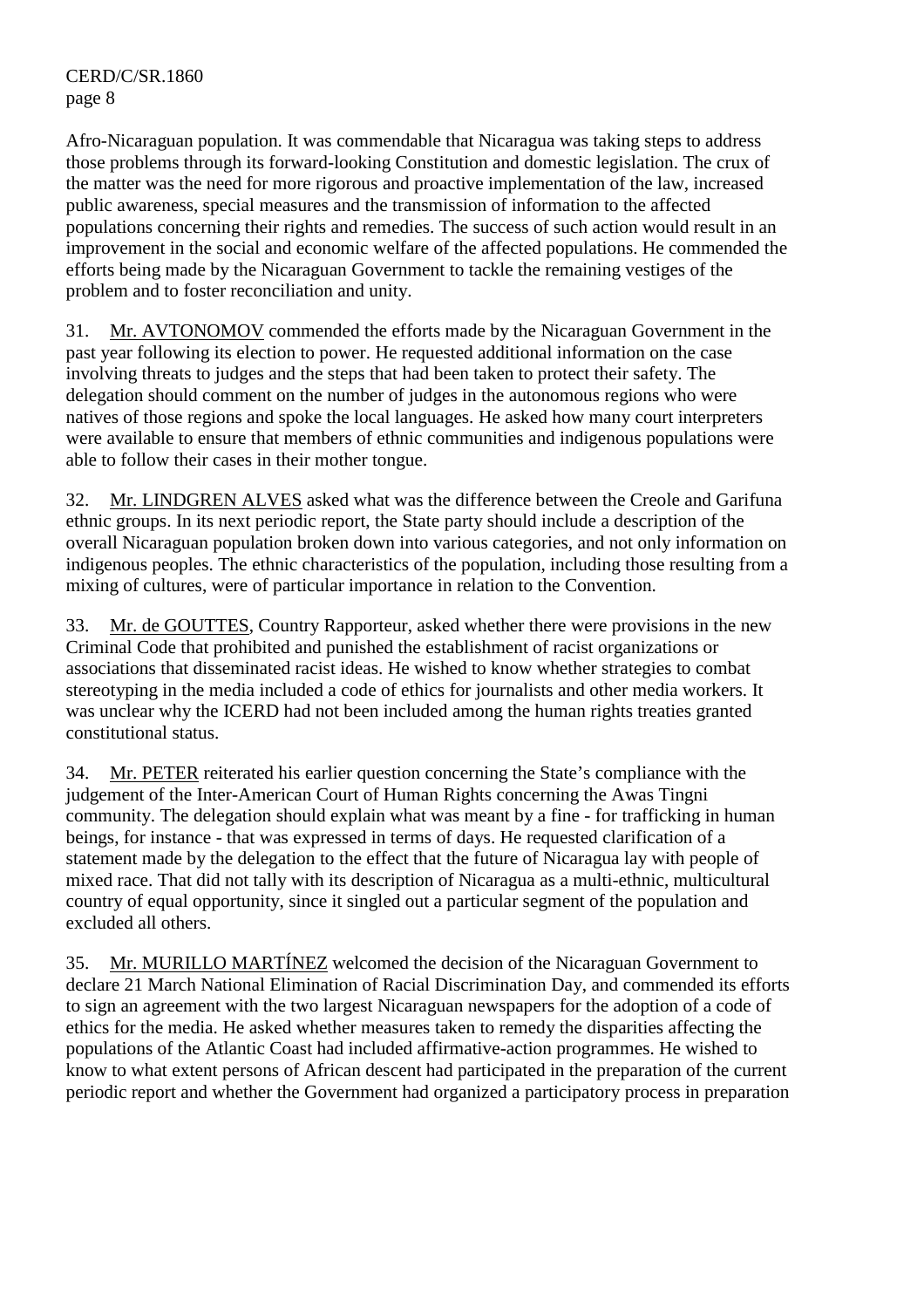for the Durban Review Conference that included representatives of civil society. Nicaragua had a very dynamic civil society and it was important for it to be included in such processes. The prevailing notion for many years in Latin American countries had been that they were countries of mestizos; that notion, professed even by the inhabitants of those countries themselves, tended to overlook, rather than to value, the racial and cultural diversity of Nicaragua's population.

36. Mr. ABOUL-NASR said that he was surprised at the level of immigration into Nicaragua, given that it could not be considered to be a rich country. In the case of illegal immigration into Nicaragua, the immigrants had to be handed over to their embassies in order to be repatriated. He wished to know who paid for their repatriation if their country of origin did not have an embassy to represent them in Nicaragua.

37. Mr. THORNBERRY said that, on the whole, he was not concerned so much with the State's formal philosophy, regardless of whether it described itself as "mestizo" or "multicultural"; he was more concerned with the living reality underlying such philosophies and their impact on particular groups. The world was full of fine philosophical conceits and, in many parts of the world, a less elevating reality. Always in the forefront of the Committee's work were the victims of discrimination, the oppressed, the disadvantaged and those who suffered indignities. The first question that the Committee always asked was who were the victims of racial discrimination and what was their situation. Information offered to the Committee by victims of racial discrimination must be evaluated according to the same critical standards as other information, but it should nevertheless be respected. Ideologies could conceal, as well as reveal, and could give a false impression. Virtually all the Committee's concluding observations were an attempt to look at the reality on the ground, and they should be based on a realistic appreciation of the situation, which the Committee always hoped would be shared by the State.

38. Ms. MARTÍN GALLEGOS (Nicaragua) emphasized her Government's policy of unity in diversity, which implied absolute respect for all national cultures and the same rights for each culture.

39. Ms. MARTÍNEZ FOX (Nicaragua), replying to a question from Mr. Lindgren Alves, said that the Garifuna ethnic group was composed almost exclusively of descendants of slaves who had tried to maintain their traditions and culture. The Creole ethnic group was a more mixed group, composed of indigenous people and descendants of the British community who had settled on the Atlantic coast.

40. Ms. MEDAL GARRIDO (Nicaragua) said that the composition of her delegation was indicative of her Government's efforts to integrate all Nicaraguan society's minorities and ethnic groups into its institutions.

41. In response to the concern about the right of indigenous communities to participate in legal proceedings in their mother tongue, she recalled the provision made in article 17 of the Organic Act on the Judiciary, details of which were provided in paragraph 107 of the periodic report. However, limited resources sometimes made it impossible to provide professional interpreters. In that case, if all parties to a case agreed, a community leader would act as an interpreter for the duration of the case.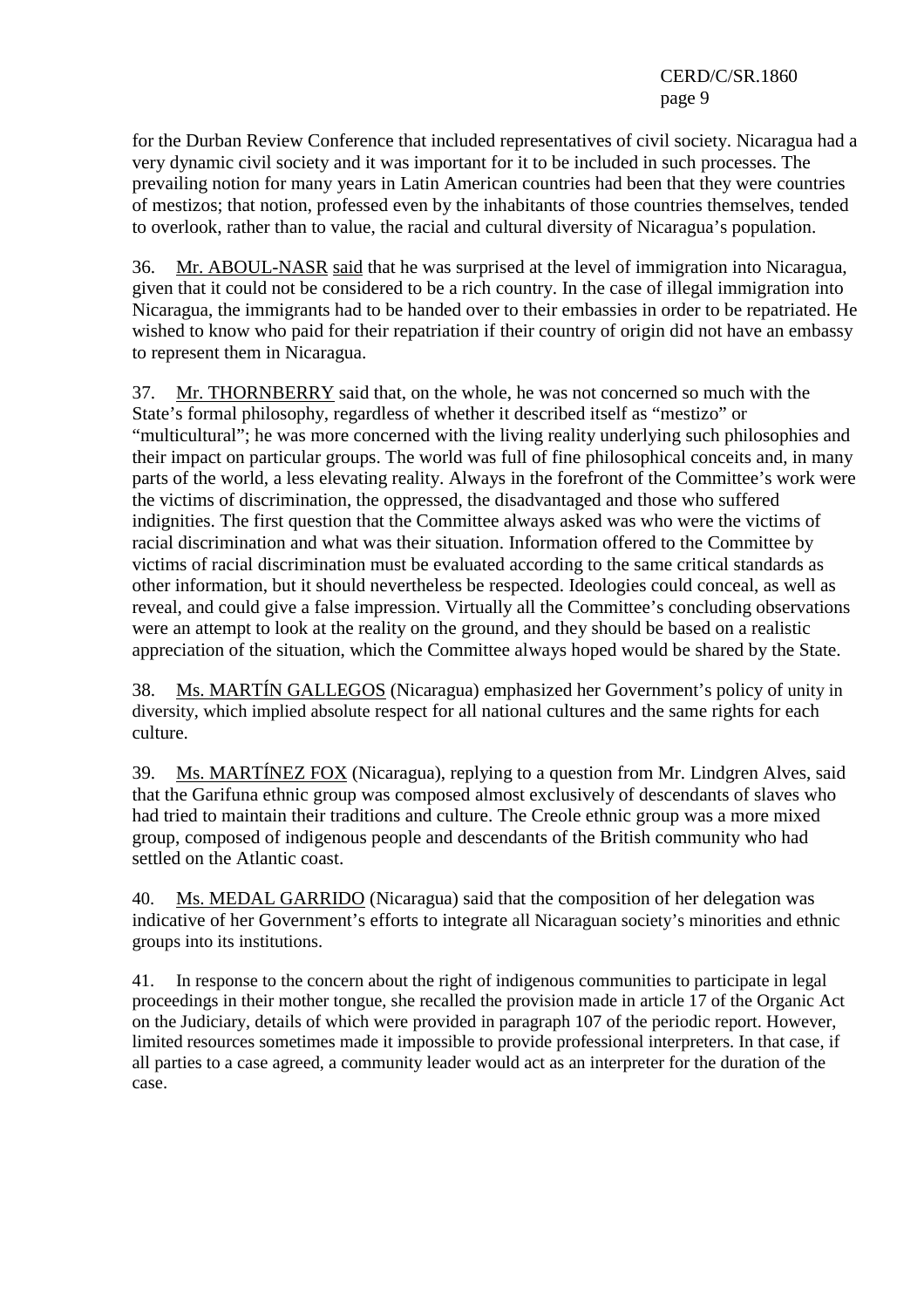42. While legislation promulgated in 2001 had provided for a code of ethics for journalists, no such code had yet been drawn up. The Office of the Human Rights Ombudsman and several NGOs were, however, organizing workshops to raise journalists' awareness of the need to respect human rights in their work, particularly on issues concerning gender, children and indigenous populations.

43. The Criminal Code did not contain a specific provision on organizations that incited racial discrimination. Nonetheless, such organizations could be prosecuted under article 428 of the Code, which referred to the practice of discrimination in general.

44. Mr. CRUZ TORUÑO (Nicaragua), responding to Mr. Peter's question on the penalties established under the Criminal Code, said that the penalties were of a rehabilitative nature and included imprisonment, deprivation of certain rights and fines. "Day fines" were sums of money determined by a particular number of days. The minimum day fine was 10 days and the maximum 1,000 days, depending on the guilty party's financial situation. If a person could not afford to pay a fine, he could perform two hours of community service for each day fine. If he refused, he was imprisoned for one day for each eight days of community service not performed.

45. His Government had established a national commission to implement the Durban Declaration and Programme of Action. Composed of several State institutions and chaired by the Human Rights Ombudsman, it had drawn up a national action plan in consultation with all the relevant institutions and civil society organizations. The current lack of resources to implement the action plan had been alleviated somewhat by technical cooperation and assistance from OHCHR.

46. Ms. MARTÍN GALLEGOS (Nicaragua) said that the Directorate-General for Migration and Aliens was responsible for funding the return journey of illegal immigrants who were sent back to States that had no embassy in Nicaragua. They were returned within 30 days of their arrival.

47. Mr. MURILLO MARTÍNEZ commended the delegation for its multi-ethnic composition. The Committee would appreciate information in the next periodic report on any special or affirmative measures in effect.

48. Mr. PETER remained concerned at reports the Committee had received indicating that the majority of Mestizos believed that lighter skin was superior to darker tones.

49. Mr. de GOUTTES thanked the delegation for its frank responses, particularly concerning the situation of indigenous groups and Afro-Nicaraguans, persistent racist stereotypes, ill-treatment by the police and the lack of health-care provision in some regions. He also commended the NGOs for the quality of the reports they had submitted to the Committee.

50. The Committee's concluding observations within the general framework of the Convention would focus on the fact that Nicaragua, as a multicultural and multi-ethnic State, should establish a comprehensive programme for the advancement of the indigenous and Afro-Nicaraguan communities, and set up a national strategy to combat racism. There was a clear need for a more effective relationship between the State and the indigenous and Afro-Nicaraguan communities.

51. The Committee's specific recommendations would include a further call to ratify ILO Convention No. 169, and to make a declaration under article 14 of the ICERD. Additional information would be requested in the forthcoming report on issues such as the protection of